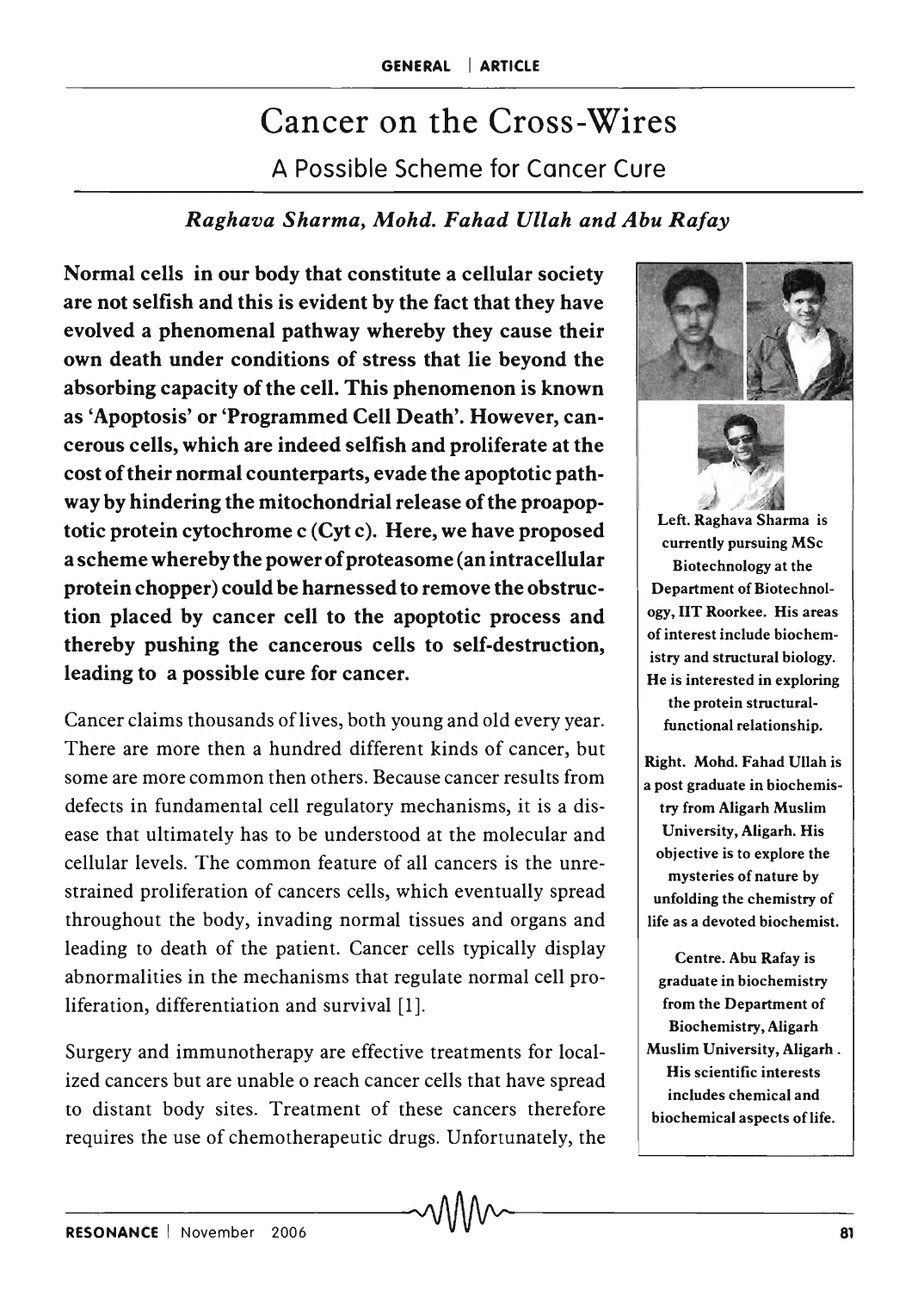Apoptosis is a process of programmed cell death whereby cells under stress undergo self destruction to arrest the propagation of their harmful effects to the rest of organism.

currently available chemotherapeutic agents are not specific for cancer cells and also kill rapidly dividing normal cells, such as epithelial cells that line the digestive tract. The resulting toxicity of these drugs limits their effectiveness, and many cancers are barely eliminated by doses of chemotherapy that can be tolerated by the patient. Consequently, although major progress has been made in cancer treatment, nearly half of all patients diagnosed with cancer ultimately die of the disease [1].

## Cells are Programmed to Die When Needed

Apoptosis is a process of programmed cell death whereby cells under stress such as mutatory lesions in the genetic material or viral infections, undergo self destruction to arrest the propagation of their harmful effects to the rest of organism [1]. This is accomplished by means of specific proteases known as caspases. Normally, these proteases exist in an inactive state where they are known as procaspases [2]. An apoptotic signal causes the aggregation of procaspases, resulting in a conformational change, leading to their activation to caspases [2]. The active caspases initiate a cascade of events which ultimately leads to cell death.

There are two pathways that are followed by the apoptotic signal *(Figure 1).* 

Extrinsic Pathway is induced by the binding of the Fas ligand on the surface of killer lymphocyte of the immune system to the Fas receptor of the target cell. This recruits the adaptor protein to the membrane, leading to the aggregation and cleavage of procaspase 8 molecules and ultimately to cell death [2].

Intrinsic Pathway is induced by the release of Cyt c from the mitochondria into the cytosol by an intracellular apoptotic signal that induces stress in the mitochondria. The Cyt c thus released binds and activates the cytosolic adaptor protein Apaf 1 that causes the aggregation and activation of procaspase 9 mol-Keywords ecules. Activated caspase 9 then activates another inactive Apoptosis, cytochrome c, protea- procaspase known as procaspase 3 that leads to cell death [1,2].

some, cancer.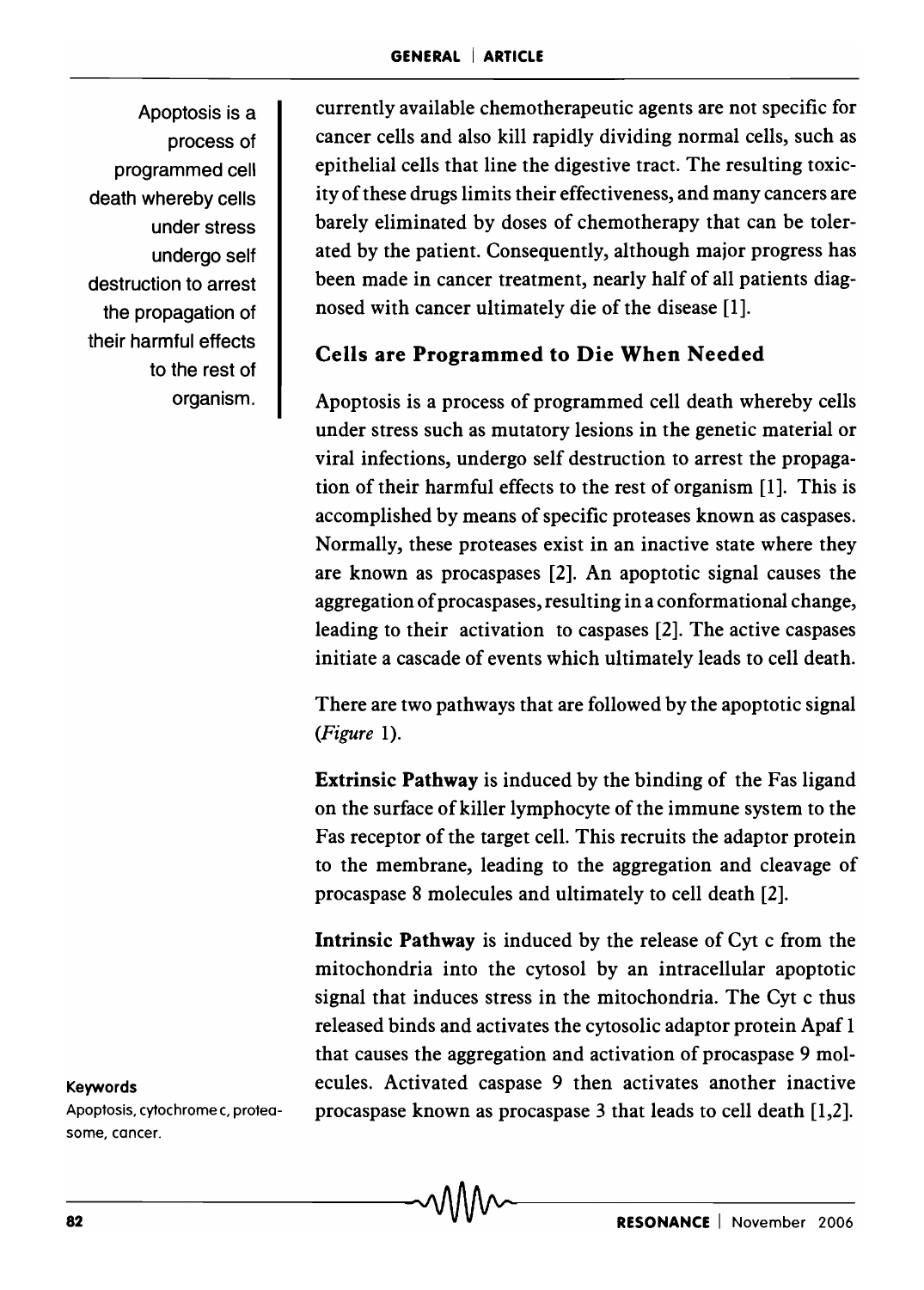

# Cancer Cells Evade Apoptosis

Apoptosis is an integral part of the differentiation program of many cell types. Cancer cells fail to undergo apoptosis and therefore exhibit increased life spans compared to normal counterparts. Following DNA damage, apoptosis is induced in normal cells while it is blocked in cancer cells. This contributes to the resistance of cancer cells to irradiation and many therapeutic drugs that act by damaging DNA [1]. The characteristic failure of cancer cells to undergo apoptosis also contributes substantially to tumor development. We have targeted this characteristic of cancer cells and propose that if this obstruction placed by cancer cells to the normal apoptotic process is removed, it may lead to a cure for cancer.

Before we advance further, let us first understand the basis

Figure 1. Schematic depiction of apoptotic pathways, whereby procaspases are activated ultimately leading to cell death. In extrinsic pathway, procaspase activation is triggered from outside the cell by activation of death receptors on the cell surface. In intrinsic pathway, procaspase aggregation and activation is triggered from within the cell, mitochondria are induced to release Cyt c that bind with an adaptor protein called Apaf-1 and results in apoptosis.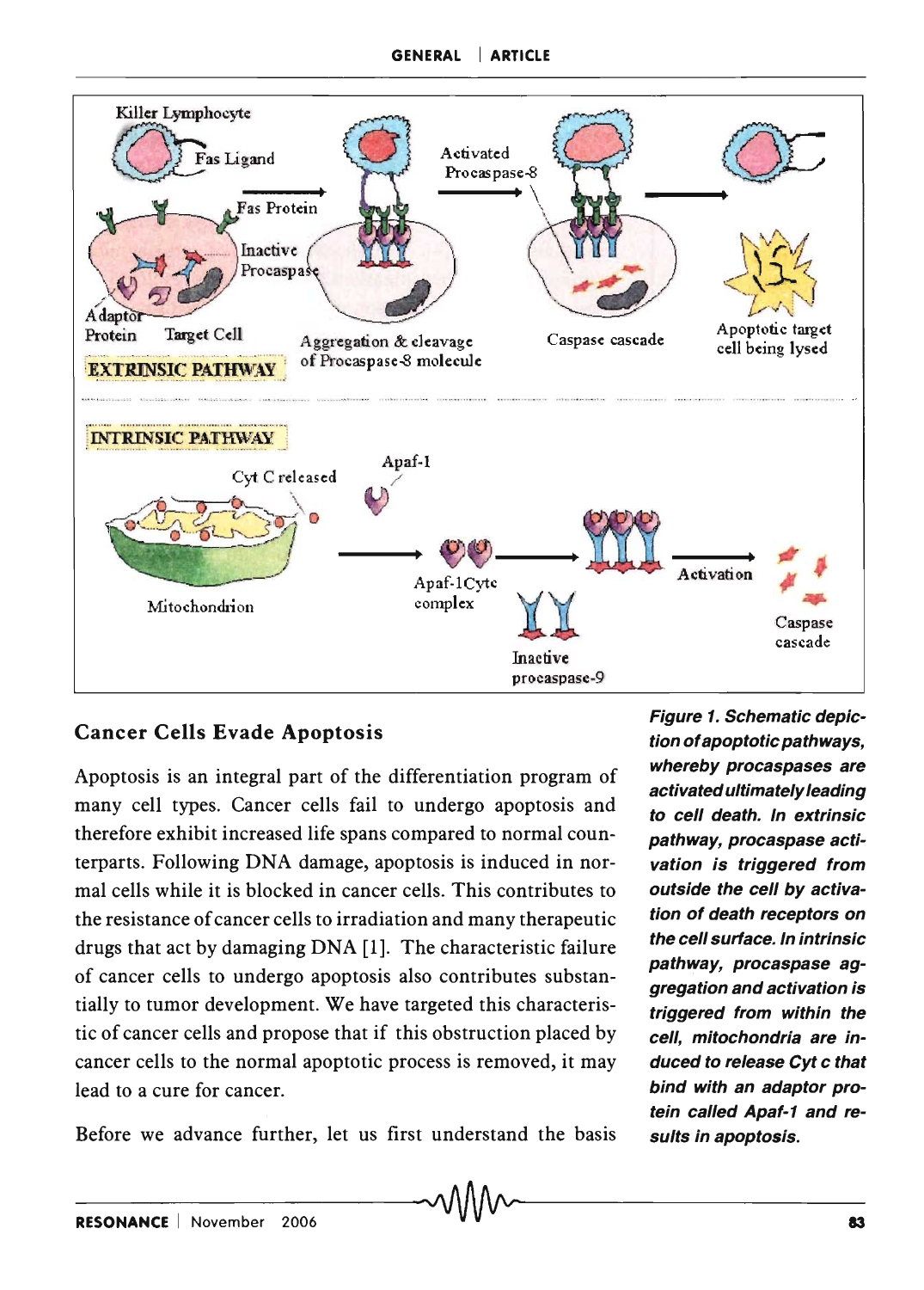The elevated levels of mitochondrial bound isoforms of hexokinase in the tumor cells results in the evasion of apoptosis, thereby allowing the cells to continue proliferating.

<sup>1</sup> See article, The Nobel Prize in Chemistry 2004: 'Ubiquitous' quality control of life, Reso*nance,* VoLlO, No.1, p.41, 2005.

behind the arrest of the apoptotic process in cancerous cells. It is well known that the cytosolic enzyme hexokinase catalyzes the initial step of glycolysis, the conversion of glucose to glucose-6 phosphate) [3]. In tumor cells there is an over production of isoforms of hexokinase (HK-I and HK-II) and they are bound to mitochondria [3], [4]. The elevated levels of mitochondrial bound isoforms of hexokinase in the tumor cells results in the evasion of apoptosis, thereby allowing the cells to continue proliferating [5]. The enzyme binds to the mitochondrial outer membrane via its hydrophobic amino acid residues at the Nterminal, preventing  $Ca^{2+}$  dependent opening of the mitochondrial permeability transition pore (PTP) and release of proapoptotic protein Cyt c (apoptotic signal), thus arresting apoptosis.

In our scheme we have proposed the use of engineered viruses and proteasome as potential tool in fight against cancer. Proteasome is an intracellular protein chopper. It is an abundant ATP dependent protease constituting nearly 1% of the cellular protein. Present in the cytosol and nucleus, it consists of a central hollow cylinder (20 S) formed of four heptameric rings. Two  $\beta$  rings each made up of seven subunits form the central catalytic core, surrounded on either side by rings made up of seven subunits. Each end of cylindrical core is attached to a large protein complex (19 S cap) containing approximately twenty distinct polypeptides which include at least six proteins that hydrolyze A TP. 19 S cap unfolds the proteins to be digested after recognizing them via the ubiquitin tag [2]. The ubiquitin pathway<sup>1</sup> involves a complex of three enzymes  $E_1$ ,  $E_2$  and  $E_3$ .  $E_1$ is an ATP dependent ubiquitin activating enzyme.  $E<sub>2</sub>$  is conjugating enzyme that transfers the ubiquitin from  $E_1$  to the target protein along with the help of  $E<sub>3</sub>$ .  $E<sub>3</sub>$  binds to specific degradation signals in a protein substrate and helps  $E<sub>2</sub>$  to form a multiubiquitin chain linked to the lysine residue of the substrate [2].

Proteasomes are involved in the degradation of misfolded polypeptides. A degradation signal can be created in a protein Proteasomes are involved in the degradation of misfolded<br>polypeptides. A degradation signal can be created in a protein<br>**RESONANCE** | November 2006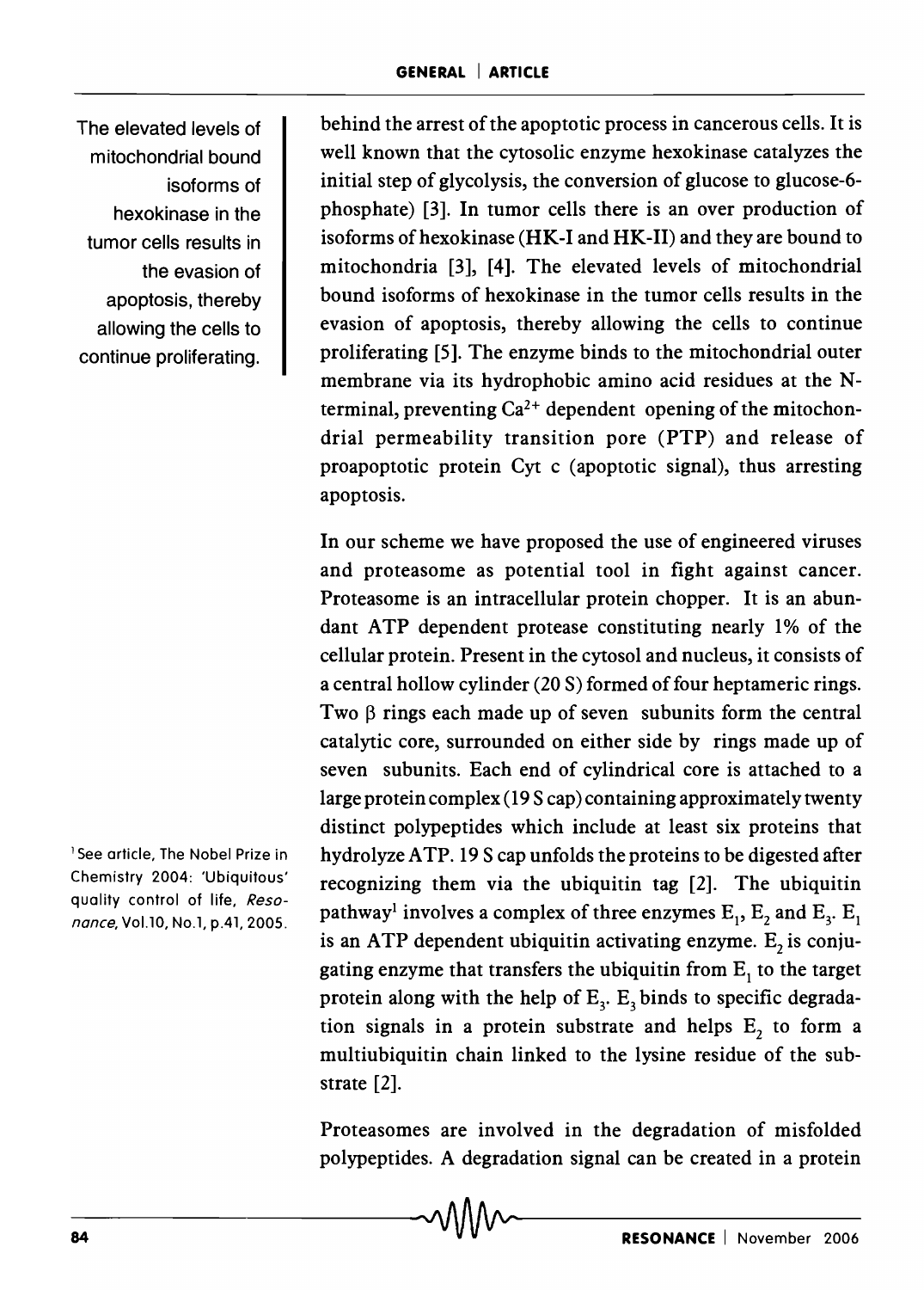causing its rapid ubiquitilation and subsequent destruction by the proteasome. Three common ways suggested for this are:

- 1. Phosphorylation of a specific site on a protein that unmasks a normally hidden degradation signal.
- 2. Unmasking a signal by the regulated dissociation of a protein subunit.
- 3. Creation of powerful degradation signals by a single cleavage of a peptide bond in the target protein provided that this cleavage forms a new N-terminus that is recognized by specific  $E_3$  as a destabilizing N-terminal residue [2].

## N -end Rule of Yeast

There are twelve destabilizing residues (preferentially recognized by an specific  $E_3$ ) arginine, lysine, histidine, phenylalanine, leucine, isoleucine, tyrosine, tryptophan, aspartate, glutamate, asparagine, and glutamine, out of twenty standard amino acids. These are recognized by a special ubiquitin ligase that is conserved from yeast to humans [2].

#### A Possible Scheme for Arresting Cancer

A bacterial proteolytic enzyme thermolysin has specificity to cleave on the amino terminal (N) side of leucine, isoleucine, phenylalanine, tyrosine and tryptophan [6]. All the five residues match the specificity of the N-end rule and can create a destabilizing N-terminal which can be recognized as a potential signal for degradation by the proteasomal pathway. A possible scheme involving thermolysin for checking cancer is outlined in *Figure 2.* 

A gene coding for a fusion protein having both the catalytic activity of thermolysin as well as a conformation-specific ligand to hexokinase can be delivered to the cancerous cells through engineered retroviruses (Step 1). Taking into account the small packaging capacity of the viruses, only the smallest possible fragment of the thermolysin gene could be taken that can sustain

#### Suggested Reading

- [1] G M Cooper and R E Hausman, The *Cell- A Molecular Approach,* Published by ASM press Washington DC, USA, 3rd Edition, Ch. 3, and Ch. 15,2004.
- [2] B Alberts and others. Molecular Biology of The Cell, Published by G S Taylor & Francis Group, USA, 4th Edition, Ch. 6, pp. 358-62, andCh.17,pp.1010-14,2002.
- [3] D L Nelson and M M Cox, *Principles of Biochemistry,*  Published by Worth Publishers, New York, USA, 3rd Edition, Ch. IS, p.541.2000.
- [4] Y Shinohara, and others, Characterization of porin isoforms expressed in tumor cells, *Eur.* J. *Biochem.,*  Vo1.267, pp. 6067-73, 2000.
- [5] J G Pastorino, N Shulga and J B Hoek, Mitochondrial binding of Hexokinase-II inhibits Bax-induced cytochrome c release and Apoptosis, *Biochem.* J., Vo1.277, pp.7610-18,printedinGreat Britain, 2002.
- [6] HMatsubara,Observations on the specificity of thermolysin wioth synthetic *peptides,Biochem. Biophys. Res. Commun.,* Vo1.24, pp. 427-30.1966.
- [7] D M Nettelbeck and D T Cureil, Tumor-busting viruses. *Scientific American,*  Published by Scientific American, Inc., New York, USA, Vol. 289, pp. 68-75, 2003.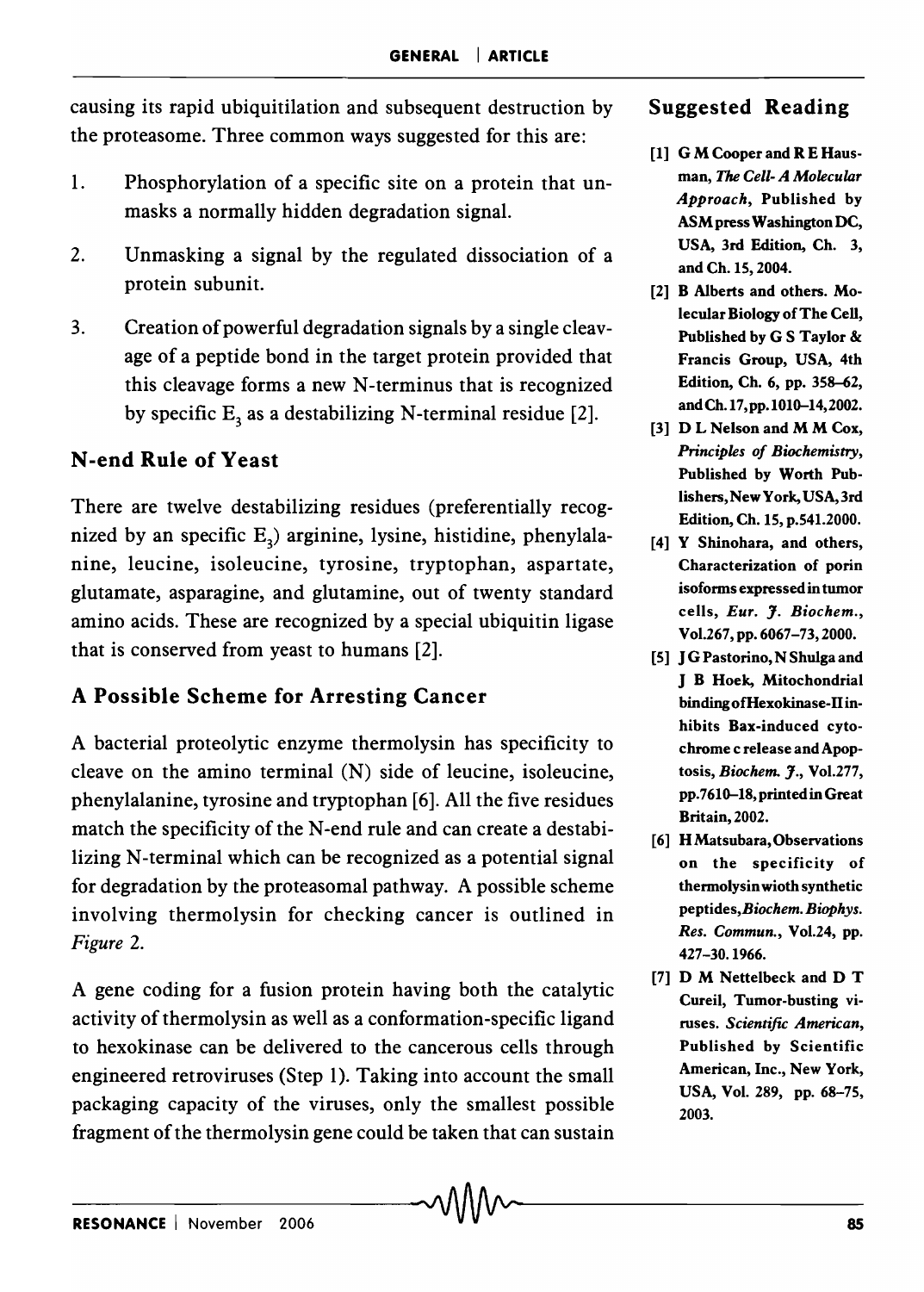

#### Figure 2. A possible scheme for arresting cancer.

its catalytic activity. The gene for this chimeric protein would be packaged into the viral genome under the regulation of an efficient promoter that can facilitate its desired expression.

This type of delivery using retroviruses is being traditionally employed in gene therapy to splice a functioning copy of a gene into the body of a patient in whom that gene has ceased to work properly [7]. Scientists have engineered viruses that selectively target the cancerous cells by attaching adaptor molecules on the viral outer coat protein which can recognize the altered surface receptor of the cancerous cells not found on normal cells [7].

The retroviral genome (RNA) in the cytosol of the cancerous cell will be acted upon by an enzyme called reverse transcriptase,